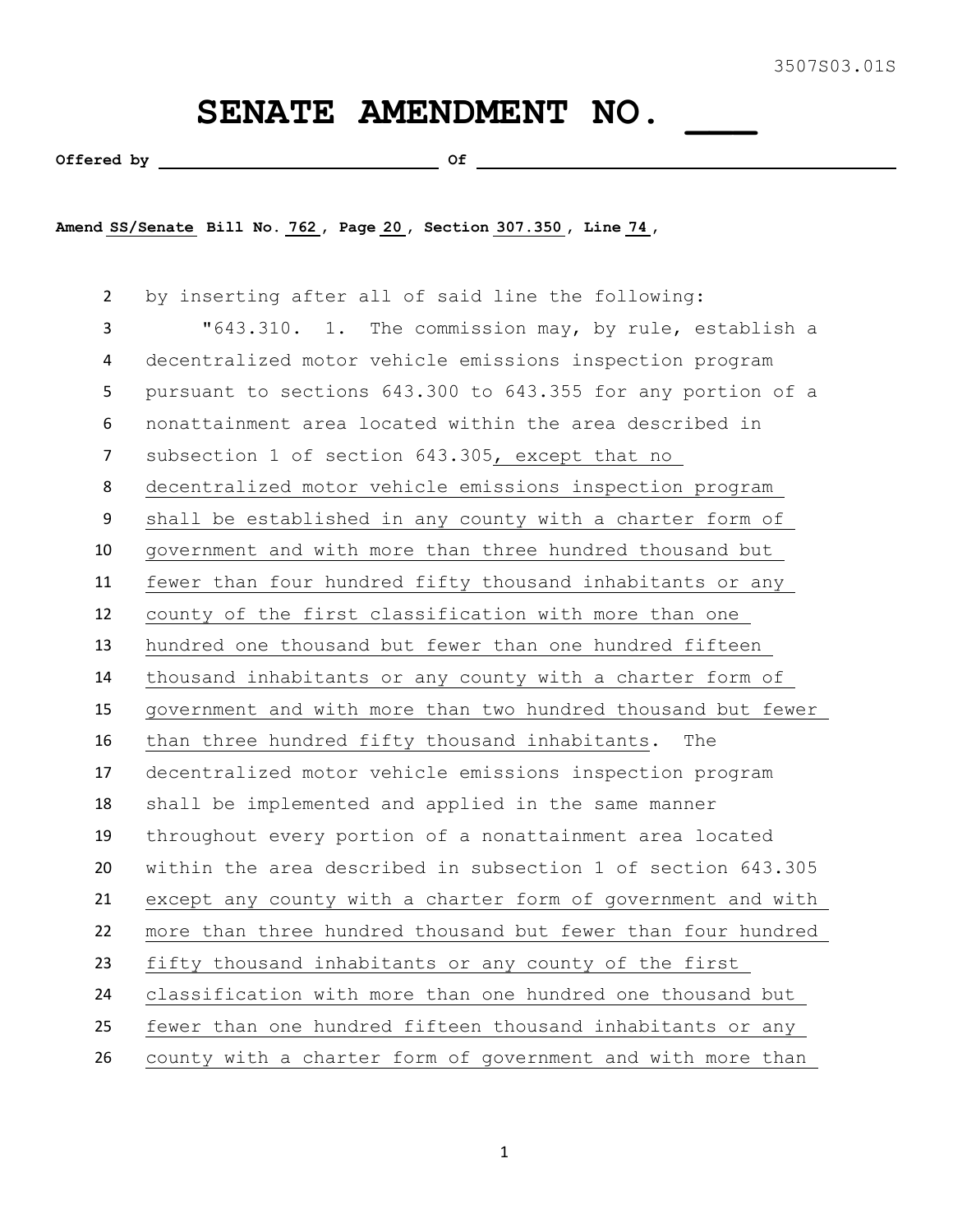3507S03.01S

 two hundred thousand but fewer than three hundred fifty thousand inhabitants. The commission shall ensure that, for each nonattainment area, the state implementation plan established pursuant to subsection 1 of section 643.305 incorporates and receives all applicable credits allowed by the United States Environmental Protection Agency for emission reduction programs in other nonattainment areas of like designation in other states. The commission shall ensure that emission reduction amounts established pursuant to subsection 2 of section 643.305 shall be consistent with and not exceed the emissions reduction amounts required by the United States Environmental Protection Agency for other nonattainment areas of like designation in other states. No motor vehicle emissions inspection program shall be required to comply with subsection 1 of section 643.305 unless the plan established thereunder takes full advantage of any changes in requirements or any agreements made or entered into by the United States Environmental Protection Agency and any entity or entities on behalf of a nonattainment area concerning compliance with National Ambient Air Quality Standards of the federal Clean Air Act, as amended, 42 U.S.C. Section 7401, et seq., and the regulations promulgated thereunder. If the exception of certain counties from provisions of this subsection has the effect of placing the state of Missouri in noncompliance with any federal constitutional, statutory, or regulatory provision that results in the loss of any federal funds to the state, the exception of certain counties shall expire three years from the date the state is deemed to be in noncompliance. 2. (1) The department, with the cooperation and

 approval of the commissioner of administration, shall select a person or persons to operate an inspection facility or inspection program pursuant to sections 643.300 to 643.355,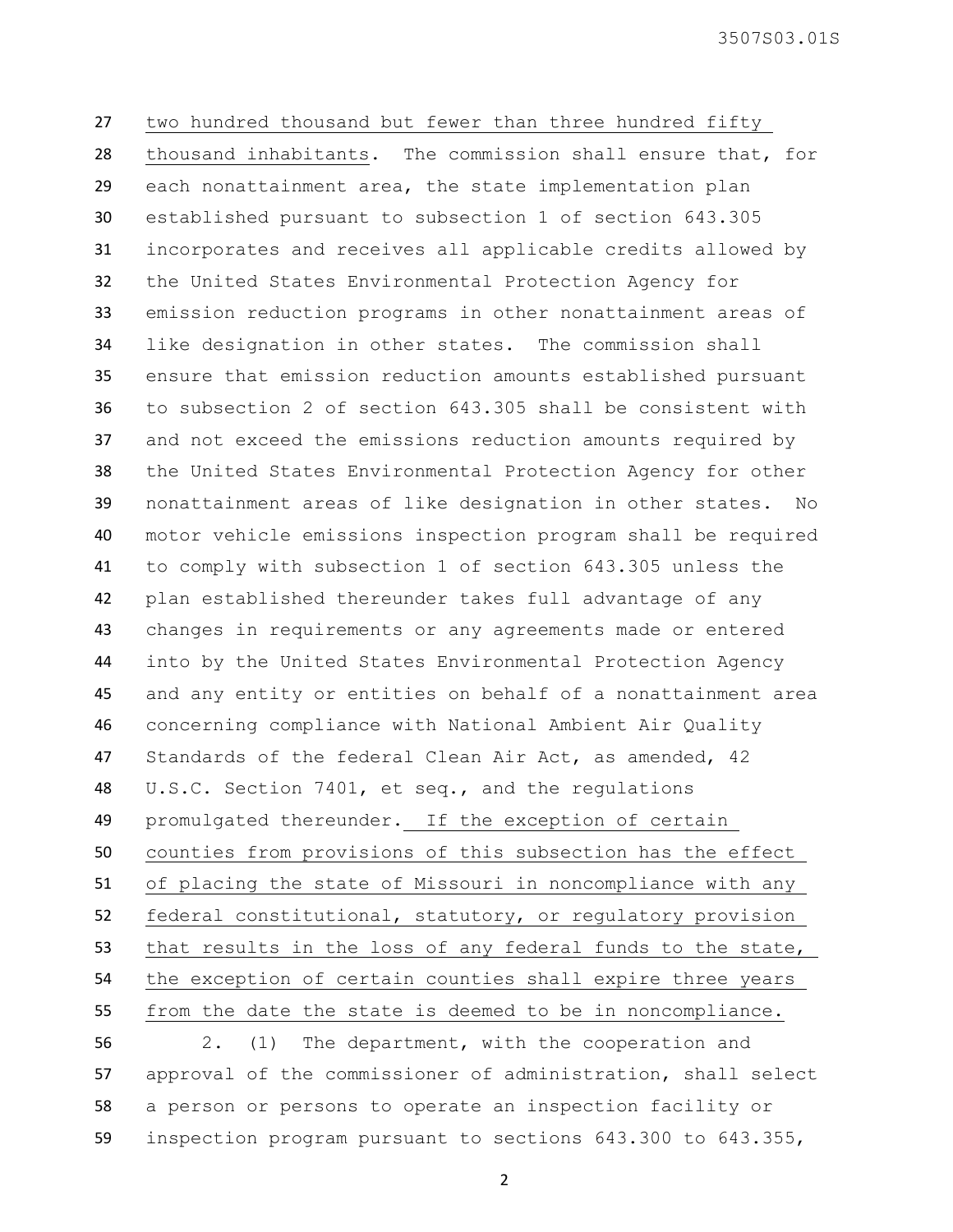3507S03.01S

 under a bid procedure or under a negotiated process or a combination thereof based on criteria and expectations established by the department. This process may use either a licensing arrangement or contractual arrangement with the selected party or parties. The selection of persons to operate inspection facilities or inspection programs shall be exempt from the provisions of all site procurement laws. Each person who is authorized to operate a station pursuant to this section shall be capable of providing adequate and cost-effective service to customers.

 (2) Service management, coordination and data processing may be provided by the department or by another person, including a contractor or licensee, based upon the most cost-effective proposal for service.

 (3) A license or contract shall be for a period of up to seven years, consistent with the provisions of Article IV, Section 28 of the Missouri Constitution, and licenses or contracts shall be annually reviewed. A license or contract may be suspended or revoked if the licensee or contractor is not meeting the conditions of sections 643.300 to 643.355, all applicable rules, the license agreement or contract as determined by the department. A licensee or contractor found to have violated sections 643.300 to 643.355, applicable rules or the conditions of the license agreement or contract shall be in violation of section 643.151 and subject to the penalties provided thereunder.

 3. The commission, the department of economic development and the office of administration shall, in cooperation with the minority business advocacy commission, select the contractor or contractors to provide an inspection program which satisfies the minimum requirements of this section in accordance with the requirements of section 37.014 and chapter 34. The commission, the office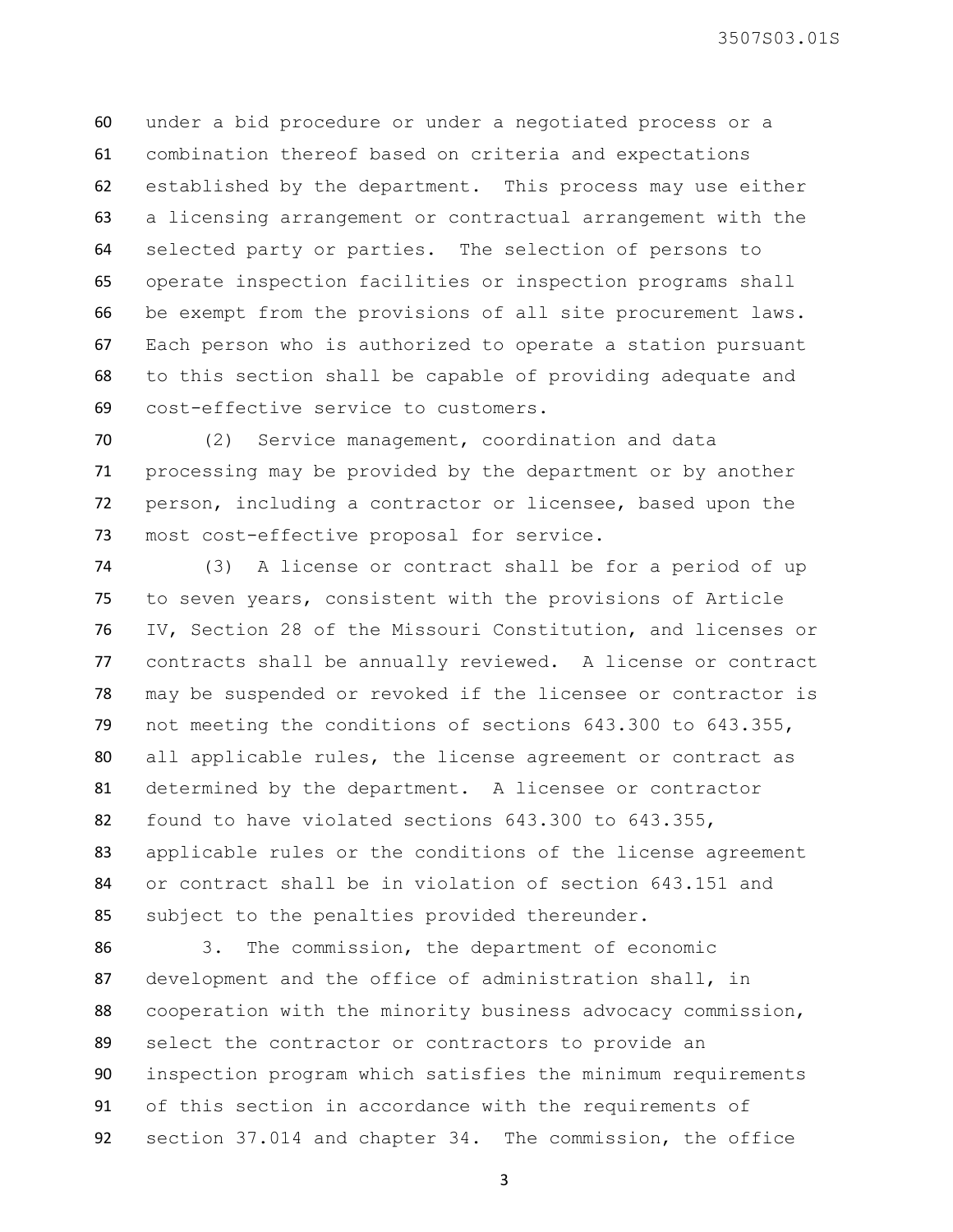3507S03.01S

 of administration and the department of economic development, in cooperation with the minority business advocacy commission, shall ensure adequate minority business participation in the selection of the contractor or contractors to provide an inspection program pursuant to this section. The commission, the office of administration and the department of economic development shall ensure adequate participation of Missouri businesses in the selection of the contractor or contractors to provide an inspection program pursuant to this section.

 4. With approval of the commission and pursuant to rules adopted by the commission, an organization whose members are motor vehicle dealers or leasing companies may establish one or more additional emissions inspection facilities, which may be either mobile or stationary, to be used solely to inspect motor vehicles owned and held for sale or lease by the members of the organization. With approval of the commission and pursuant to rules adopted by the commission, any person operating a fleet of motor vehicles may establish one or more additional emissions inspection facilities, which may be either mobile or stationary, to be used solely to inspect motor vehicles owned or leased and operated by the person establishing the facility. The inspections performed in facilities established pursuant to this subsection shall be performed by a contractor selected by the commission pursuant to this section and the contractor performing such inspections shall be responsible solely to the department and shall satisfy all applicable requirements of sections 643.300 to 643.355.

 5. If the governor applies to the administrator of the Environmental Protection Agency to require federal reformulated gasoline in nonattainment areas, nothing in sections 643.300 to 643.355 shall prevent the storage of